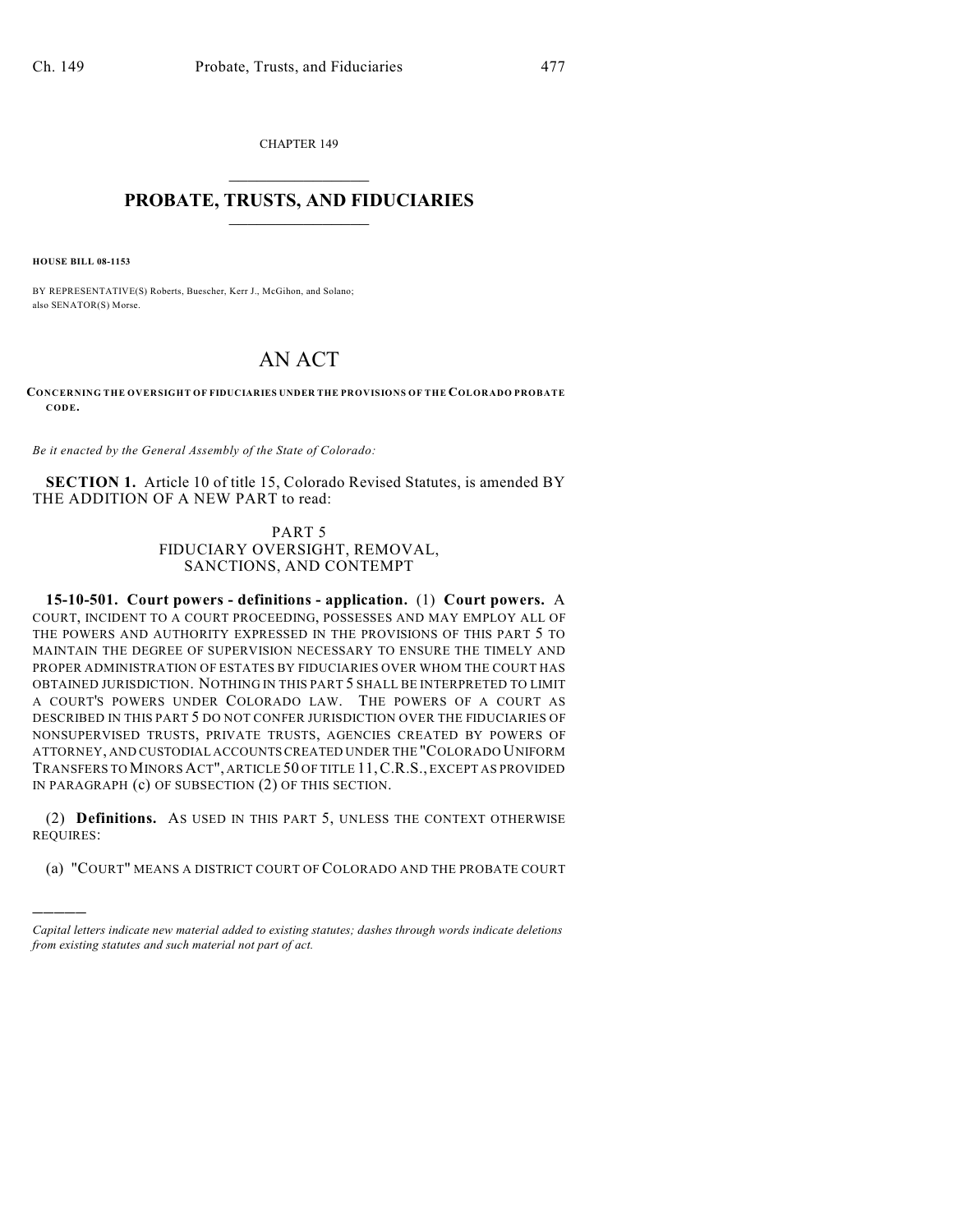OF THE CITY AND COUNTY OF DENVER.

(b) "ESTATE" MEANS THE ESTATE OF A DECEDENT; A GUARDIANSHIP; A PROTECTIVE PROCEEDING; A TRUST, INCLUDING AN IMPLIED TRUST; AN AGENCY CREATED BY A POWER OF ATTORNEY; OR A CUSTODIAL ACCOUNT CREATED UNDER THE "COLORADO UNIFORM TRANSFERS TO MINORS ACT", ARTICLE 50 OF TITLE 11, C.R.S.

(c) "JURISDICTION" MEANS, AND IS RESTRICTED TO, THE PERSONAL JURISDICTION OBTAINED BY A COURT OVER A FIDUCIARY AS A RESULT OF THE FILING OF A PROCEEDING CONCERNING THE ESTATE. THE FILING OF A TRUST REGISTRATION STATEMENT, BY ITSELF, SHALL NOT CONSTITUTE A PROCEEDING FOR THE PURPOSES OF THIS PART 5.

(3) **Application.** THE PROVISIONS OF THIS PART 5 SHALL APPLY TO ANY FIDUCIARY OVER WHOM A COURT HAS OBTAINED JURISDICTION, INCLUDING BUT NOT LIMITED TO A PERSONAL REPRESENTATIVE, SPECIAL ADMINISTRATOR, GUARDIAN, CONSERVATOR, SPECIAL CONSERVATOR, TRUSTEE, AGENT UNDER A POWER OF ATTORNEY, AND CUSTODIAN, INCLUDING A CUSTODIAN OF ASSETS OR ACCOUNTS CREATED UNDER THE "COLORADO UNIFORM TRANSFERS TO MINORS ACT", ARTICLE 50 OF TITLE 11, C.R.S.

**15-10-502. Initial investigation.** (1) IF, DURING THE ADMINISTRATION OF AN ESTATE, A COURT DESIRES TO BE INFORMED ABOUT THE CURRENT STATUS OF THE ADMINISTRATION, THEN THE COURT, ON ITS OWN MOTION OR THE REQUEST OF AN INTERESTED PERSON, AND WITHOUT THE NEED TO STATE ANY REASON FOR ITS ACTIONS, MAY:

(a) SEND A LETTER TO THE FIDUCIARY OF THE ESTATE DIRECTING THE FIDUCIARY TO FILE WITH THE COURT ONE OR MORE OF THE FOLLOWING DOCUMENTS ON OR BEFORE A DATE TO BE DETERMINED BY THE COURT:

(I) A STATUS REPORT;

(II) AN INVENTORY OF THE CURRENT ASSETS OF THE ESTATE;

(III) AN UP-TO-DATE INTERIM ACCOUNTING; OR

(IV) A FINANCIAL REPORT CONCERNING THE ESTATE;

(b) ORDER THE FIDUCIARY TO FILE OR APPEAR BEFORE THE COURT TO SUBMIT ONE OR MORE OF THE DOCUMENTS DESCRIBED IN PARAGRAPH (a) OF THIS SUBSECTION (1) ON OR BEFORE A DATE TO BE DETERMINED BY THE COURT.

(2) WHEN A COURT HAS DIRECTED A FIDUCIARY TO FILE OR APPEAR BEFORE THE COURT TO SUBMIT ONE OR MORE OF THE DOCUMENTS DESCRIBED IN PARAGRAPH (a) OF THIS SUBSECTION (1), THE FIDUCIARY MAY REQUEST THAT THE DOCUMENTS BE PLACED UNDER SECURITY PURSUANT TO RULE 20 OF THE COLORADO RULES OF PROBATE PROCEDURE.

**15-10-503. Power of a court to address the conduct of a fiduciary -**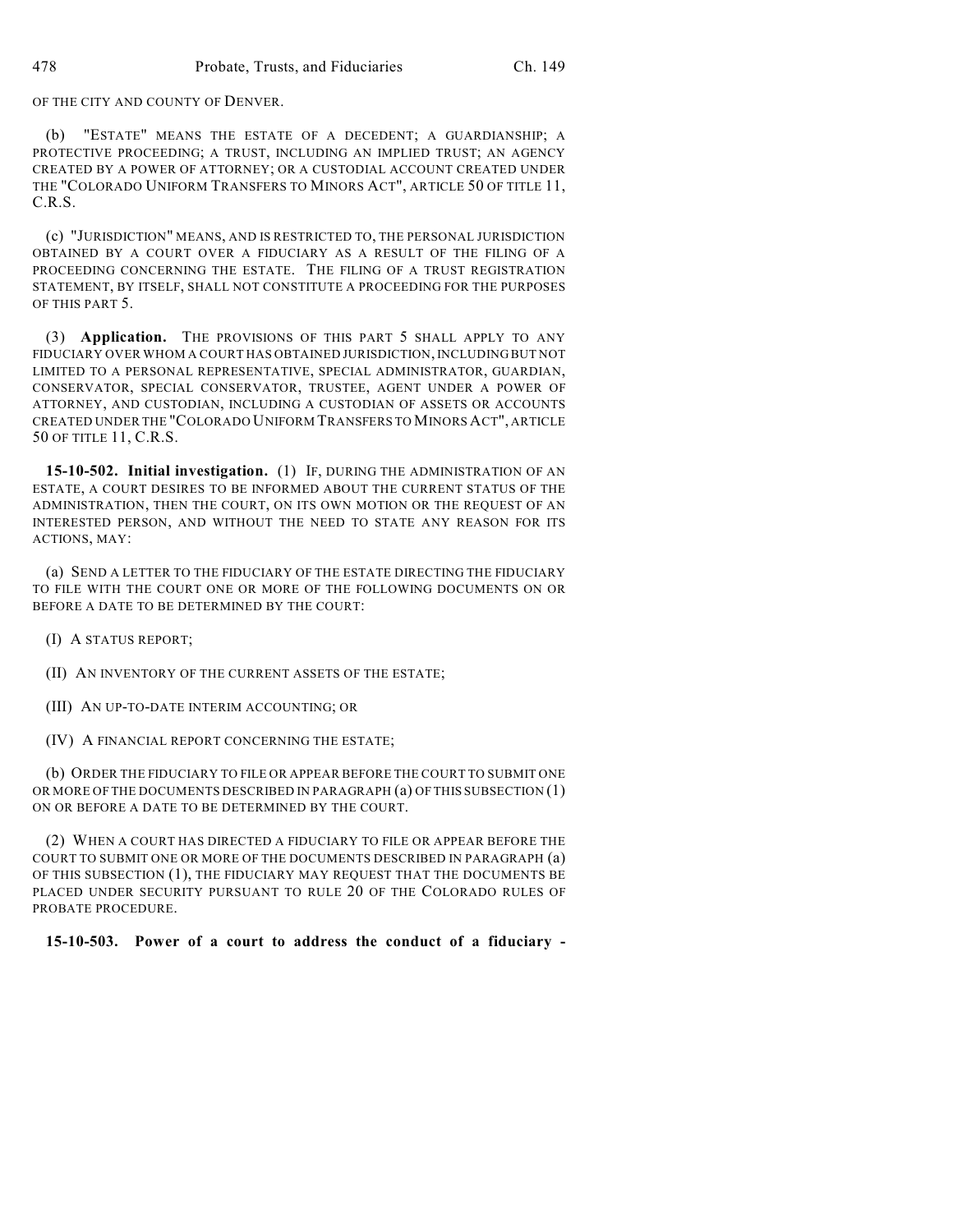**emergencies - nonemergencies.** (1) **Emergency situations - court action without the requirement of prior notice or hearing.** IF IT APPEARS TO A COURT THAT AN EMERGENCY EXISTS BECAUSE A FIDUCIARY'S ACTIONS OR OMISSIONS POSE AN IMMINENT RISK OF SUBSTANTIAL HARM TO A WARD'S OR PROTECTED PERSON'S HEALTH, SAFETY, OR WELFARE OR TO THE FINANCIAL INTERESTS OF AN ESTATE, THE COURT MAY, ON ITS OWN MOTION OR UPON THE REQUEST OF AN INTERESTED PERSON, WITHOUT A HEARING AND WITHOUT FOLLOWING ANY OF THE PROCEDURES AUTHORIZED BY SECTION 15-10-502, ORDER THE IMMEDIATE RESTRAINT, RESTRICTION, OR SUSPENSION OF THE POWERS OF THE FIDUCIARY; DIRECT THE FIDUCIARY TO APPEAR BEFORE THE COURT; OR TAKE SUCH FURTHER ACTION AS THE COURT DEEMS APPROPRIATE TO PROTECT THE WARD OR PROTECTED PERSON OR THE ASSETS OF THE ESTATE. IF A COURT RESTRAINS, RESTRICTS, OR SUSPENDS THE POWERS OF A FIDUCIARY, THE COURT SHALL SET A HEARING AND DIRECT THAT NOTICE BE GIVEN PURSUANT TO SECTION 15-10-505. THE CLERK OF THE COURT SHALL IMMEDIATELY NOTE THE RESTRAINT, RESTRICTION, OR SUSPENSION ON THE FIDUCIARY'S LETTERS, IF ANY. ANY ACTION FOR THE REMOVAL, SURCHARGE, OR SANCTION OF A FIDUCIARY SHALL BE GOVERNED BY SUBSECTION (2) OF THIS SECTION.

(2) **Nonemergency situations - court action after notice and hearing.** UPON PETITION BY A PERSON WHO APPEARS TO HAVE AN INTEREST IN AN ESTATE, OR UPON THE COURT'S OWN MOTION, AND AFTER A HEARING FOR WHICH NOTICE TO THE FIDUCIARY HAS BEEN PROVIDED PURSUANT TO SECTION 15-10-505, A COURT MAY ORDER ANY ONE OR MORE OF THE FOLLOWING:

(a) SUPERVISED ADMINISTRATION OF A DECEDENT'S ESTATE, AS DESCRIBED IN PART 5 OF ARTICLE 12 OF THIS TITLE. THE DEGREE AND EXTENT OF THE SUPERVISION SHALL BE ENDORSED UPON THE FIDUCIARY'S LETTERS, IF ANY.

(b) A TEMPORARY RESTRAINT ON THE FIDUCIARY'S PERFORMANCE OF SPECIFIED ACTS OF ADMINISTRATION, DISBURSEMENT, OR DISTRIBUTION; A TEMPORARY RESTRAINT ON THE FIDUCIARY'S EXERCISE OF ANY POWERS OR DISCHARGE OF ANY DUTIES OF THE OFFICE OF THE FIDUCIARY; OR ANY OTHER ORDER TO SECURE PROPER PERFORMANCE OF THE FIDUCIARY'S DUTY IF IT APPEARS TO THE COURT THAT, IN THE ABSENCE OF SUCH AN ORDER, THE FIDUCIARY MAY TAKE SOME ACTION THAT WOULD UNREASONABLY JEOPARDIZE THE INTEREST OF THE PETITIONER OR OF SOME OTHER INTERESTED PERSON. THE COURT MAY MAKE PERSONS WITH WHOM THE FIDUCIARY MAY TRANSACT BUSINESS PARTIES TO ANY ORDER ISSUED PURSUANT TO THIS PARAGRAPH (b). THE RESTRAINT SHALL BE ENDORSED UPON THE FIDUCIARY'S LETTERS, IF ANY.

(c) ADDITIONAL RESTRICTIONS ON THE POWERS OF THE FIDUCIARY. THE RESTRICTIONS SHALL BE ENDORSED UPON THE FIDUCIARY'S LETTERS, IF ANY.

(d) THE SUSPENSION OF THE FIDUCIARY IF THE COURT DETERMINES THAT THE FIDUCIARY HAS VIOLATED HIS, HER, OR ITS FIDUCIARY DUTIES. IF A COURT ORDERS THE SUSPENSION OF A FIDUCIARY PURSUANT TO THIS PARAGRAPH (d), THE COURT SHALL DIRECT THAT THE SUSPENSION BE ENDORSED UPON THE FIDUCIARY'S LETTERS, IF ANY.

(e) THE REMOVAL OF THE FIDUCIARY. A COURT MAY REMOVE A FIDUCIARY FOR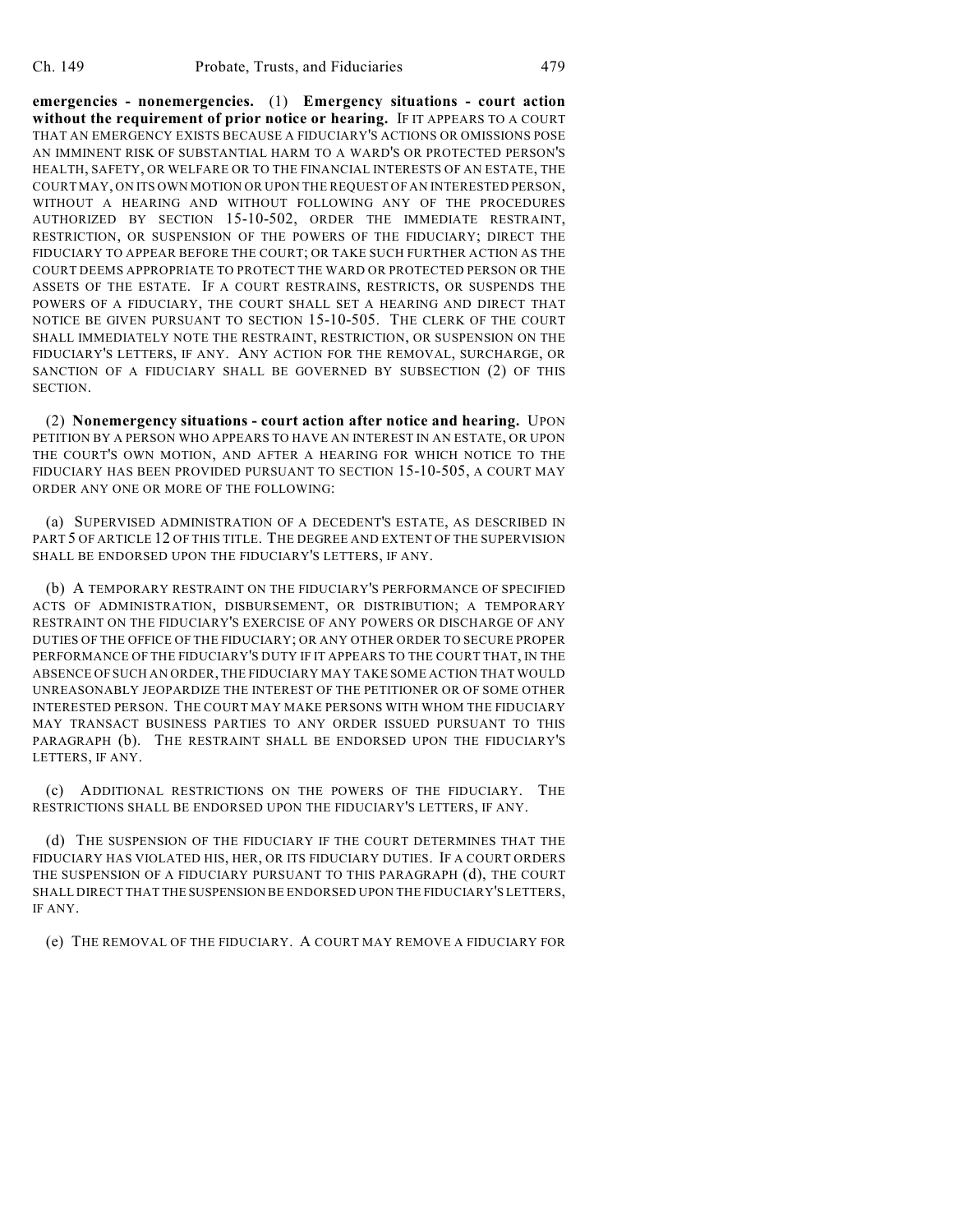CAUSE AT ANY TIME, AND THE FOLLOWING PROVISIONS SHALL APPLY:

(I) AFTER A FIDUCIARY RECEIVES NOTICE OF PROCEEDINGS FOR HIS, HER, OR ITS REMOVAL, THE FIDUCIARY SHALL NOT ACT EXCEPT TO ACCOUNT, TO CORRECT MALADMINISTRATION, OR TO PRESERVE THE ESTATE.

(II) IF A COURT ORDERS THE REMOVAL OF A FIDUCIARY, THE COURT SHALL DIRECT BY ORDER THE DISPOSITION OF THE ASSETS REMAINING IN THE NAME OF, OR UNDER THE CONTROL OF, THE FIDUCIARY BEING REMOVED.

(III) CAUSE FOR REMOVAL OF A FIDUCIARY EXISTS WHEN REMOVAL WOULD BE IN THE BEST INTERESTS OF THE ESTATE OR IF IT IS SHOWN THAT THE FIDUCIARY OR THE PERSON SEEKING THE FIDUCIARY'S APPOINTMENT INTENTIONALLY MISREPRESENTED MATERIAL FACTS IN THE PROCEEDINGS LEADING TO THE FIDUCIARY'S APPOINTMENT, OR THAT THE FIDUCIARY HAS DISREGARDED AN ORDER OF THE COURT, HAS BECOME INCAPABLE OF DISCHARGING THE DUTIES OF THE OFFICE, OR HAS MISMANAGED THE ESTATE OR FAILED TO PERFORM ANY DUTY PERTAINING TO THE OFFICE.

(IV) IF A COURT ORDERS THE REMOVAL OF A FIDUCIARY, THE COURT SHALL DIRECT THAT THE FIDUCIARY'S LETTERS, IF ANY, BE REVOKED AND SUCH REVOCATION BE ENDORSED UPON THE FIDUCIARY'S LETTERS, IF ANY.

(f) THE APPOINTMENT OF A TEMPORARY OR PERMANENT SUCCESSOR FIDUCIARY;

(g) A REVIEW OF THE FIDUCIARY'S CONDUCT. IF A COURT ORDERS A REVIEW OF THE FIDUCIARY'S CONDUCT, THE COURT SHALL SPECIFY THE SCOPE AND DURATION OF THE REVIEW IN THE COURT'S ORDER.

(h) A SURCHARGE OR SANCTION OF THE FIDUCIARY PURSUANT TO SECTION 15-10-504; OR

(i) SUCH FURTHER RELIEF AS THE COURT DEEMS APPROPRIATE TO PROTECT THE WARD OR PROTECTED PERSON OR THE ASSETS OF THE ESTATE.

**15-10-504. Surcharge - contempt - sanctions against fiduciaries.** (1) **Notice.** EXCEPT AS PROVIDED IN SUBSECTION (3) OF THIS SECTION, NOTICE TO A FIDUCIARY CONCERNING ANY MATTERS GOVERNED BY THE PROVISIONS OF THIS SECTION SHALL BE PROVIDED PURSUANT TO SECTION 15-10-505.

(2) **Surcharge.** (a) IF A COURT, AFTER A HEARING, DETERMINES THAT A BREACH OF FIDUCIARY DUTY HAS OCCURRED OR AN EXERCISE OF POWER BY A FIDUCIARY HAS BEEN IMPROPER, THE COURT MAY SURCHARGE THE FIDUCIARY FOR ANY DAMAGE OR LOSS TO THE ESTATE, BENEFICIARIES, OR INTERESTED PERSONS. SUCH DAMAGES MAY INCLUDE COMPENSATORY DAMAGES, INTEREST, AND ATTORNEY FEES AND COSTS.

(b) IN AWARDING ATTORNEY FEES AND COSTS PURSUANT TO THIS SECTION, A COURT MAY CONSIDER THE PROVISIONS OF SECTIONS 15-12-719, 15-12-720, AND 15-14-417.

(3) **Contempt proceedings against fiduciary.** NOTHING IN THIS PART 5 SHALL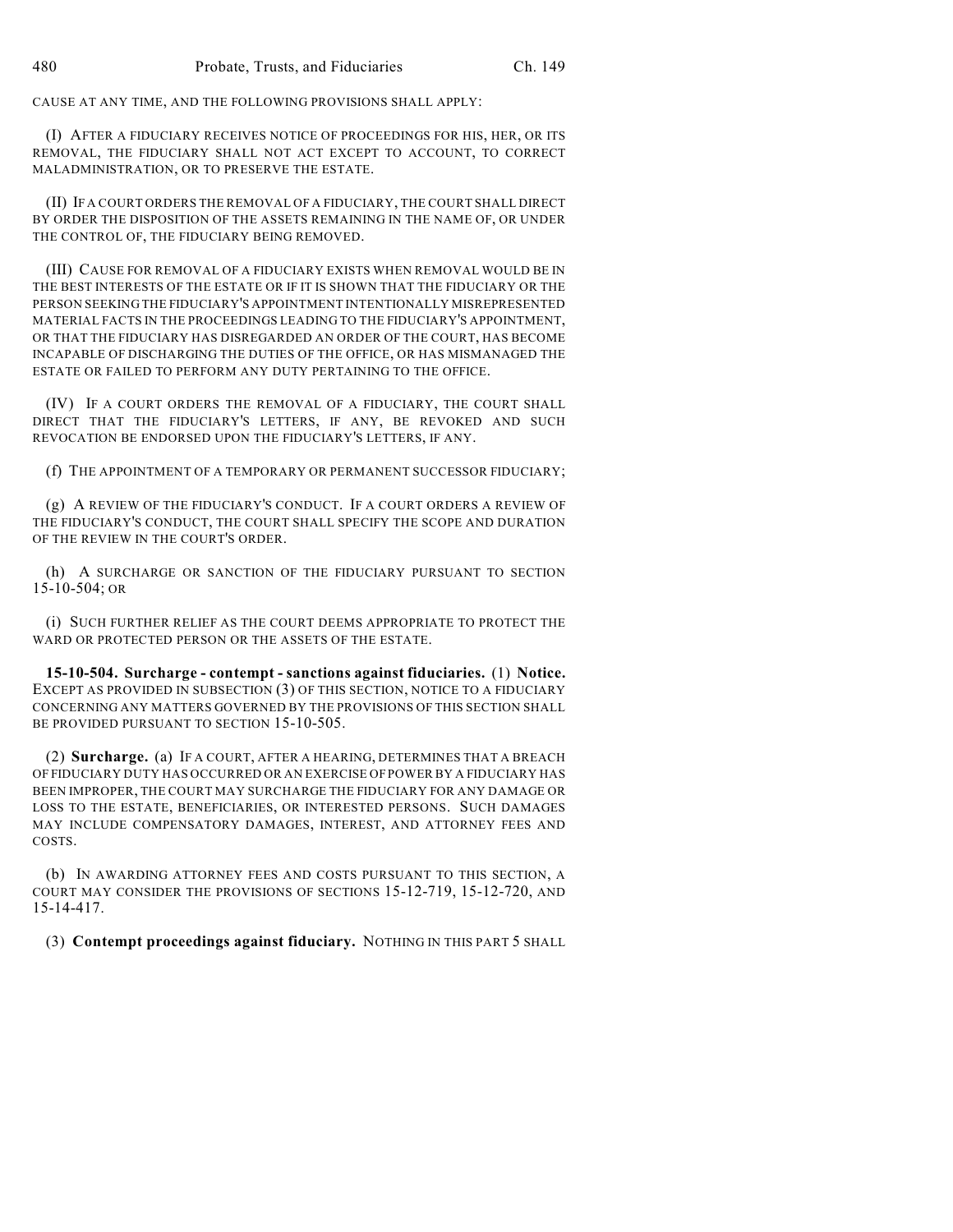BE INTERPRETED TO LIMIT OR RESTRICT A COURT'S AUTHORITY TO PROCEED AGAINST A FIDUCIARY FOR DIRECT CONTEMPT AS PROVIDED IN RULE 107 OF THE COLORADO RULES OF CIVIL PROCEDURE. IN ADDITION, IF A FIDUCIARY FAILS TO COMPLY WITH AN ORDER OF A COURT ISSUED PURSUANT TO THIS PART 5, THE COURT MAY PROCEED AGAINST THE FIDUCIARY FOR INDIRECT CONTEMPT AS PROVIDED IN RULE 107 OF THE COLORADO RULES OF CIVIL PROCEDURE. A COURT MAY INITIATE INDIRECT CONTEMPT PROCEEDINGS ON ITS OWN MOTION OR UPON THE FILING OF A MOTION SUPPORTED BY AFFIDAVIT AS DESCRIBED IN RULE 107 OF THE COLORADO RULES OF CIVIL PROCEDURE.

(4) **Sanctions.** IF A COURT DETERMINES THAT A BREACH OF FIDUCIARY DUTY HAS OCCURRED OR AN EXERCISE OF POWER BY A FIDUCIARY HAS BEEN IMPROPER, THE COURT, AFTER A HEARING, MAY ORDER SUCH OTHER SANCTIONS AS THE COURT DEEMS APPROPRIATE.

**15-10-505. Notice to fiduciary - current address on file.** (1) IN ALL ACTIONS UNDERTAKEN PURSUANT TO THIS PART 5, THE FOLLOWING PROVISIONS SHALL GOVERN NOTICE TO FIDUCIARIES:

(a) **In emergency situations.** IF IT APPEARS TO A COURT THAT AN EMERGENCY EXISTS BECAUSE THERE IS AN IMMINENT RISK OF SUBSTANTIAL HARM TO A WARD'S OR PROTECTED PERSON'S HEALTH, SAFETY, OR WELFARE OR TO THE FINANCIAL INTERESTS OF AN ESTATE, THE COURT MAY TAKE APPROPRIATE ACTION AND ISSUE AN ORDER WITH OR WITHOUT PRIOR NOTICE TO A FIDUCIARY AS THE COURT DETERMINES APPROPRIATE BASED UPON THE NATURE OF THE EMERGENCY. IF A FIDUCIARY OF AN ESTATE IS NOT PRESENT WHEN AN EMERGENCY ORDER IS ENTERED CONCERNING THE ADMINISTRATION OF THE ESTATE, THE COURT SHALL ATTEMPT TO NOTIFY THE FIDUCIARY OF THE COURT'S ACTION AND MAIL A COPY OF THE COURT'S ORDER TO THE FIDUCIARY AT THE FIDUCIARY'S LAST ADDRESS OF RECORD ON FILE WITH THE COURT. NOTICE OF THE COURT'S ORDER SHALL ALSO BE SERVED, PURSUANT TO SECTION 15-10-401, UPON ALL INTERESTED PERSONS OR AS THE COURT DIRECTS. NOTICE OF ALL HEARINGS SET UNDER SECTION 15-10-503 (1) SHALL BE GIVEN PURSUANT TO SECTION 15-10-401.

(b) **In nonemergency situations.** IN NONEMERGENCY SITUATIONS, NOTICE TO A FIDUCIARY SHALL BE GOVERNED BY SECTION 15-10-401.

(c) **Contempt.** FOR A HEARING TO DETERMINE POSSIBLE CONTEMPT OF A FIDUCIARY, THE COURT SHALL PROVIDE NOTICE TO THE FIDUCIARY AS REQUIRED BY RULE 107 OF THE COLORADO RULES OF CIVIL PROCEDURE.

(2) **Fiduciary's responsibility to keep current address in court file.** EVERY FIDUCIARY APPOINTED BY A COURT IS REQUIRED TO KEEP HIS, HER, OR ITS CURRENT ADDRESS AND TELEPHONE NUMBER ON FILE WITH THE COURT. THE FIDUCIARY SHALL PROMPTLY NOTIFY THE COURT OF ANY CHANGE IN THE FIDUCIARY'S ADDRESS OR TELEPHONE NUMBER.

**SECTION 2.** 15-12-602, Colorado Revised Statutes, is amended to read:

**15-12-602. Acceptance of appointment - consent to jurisdiction.** By accepting appointment, a personal representative submits personally to the jurisdiction of the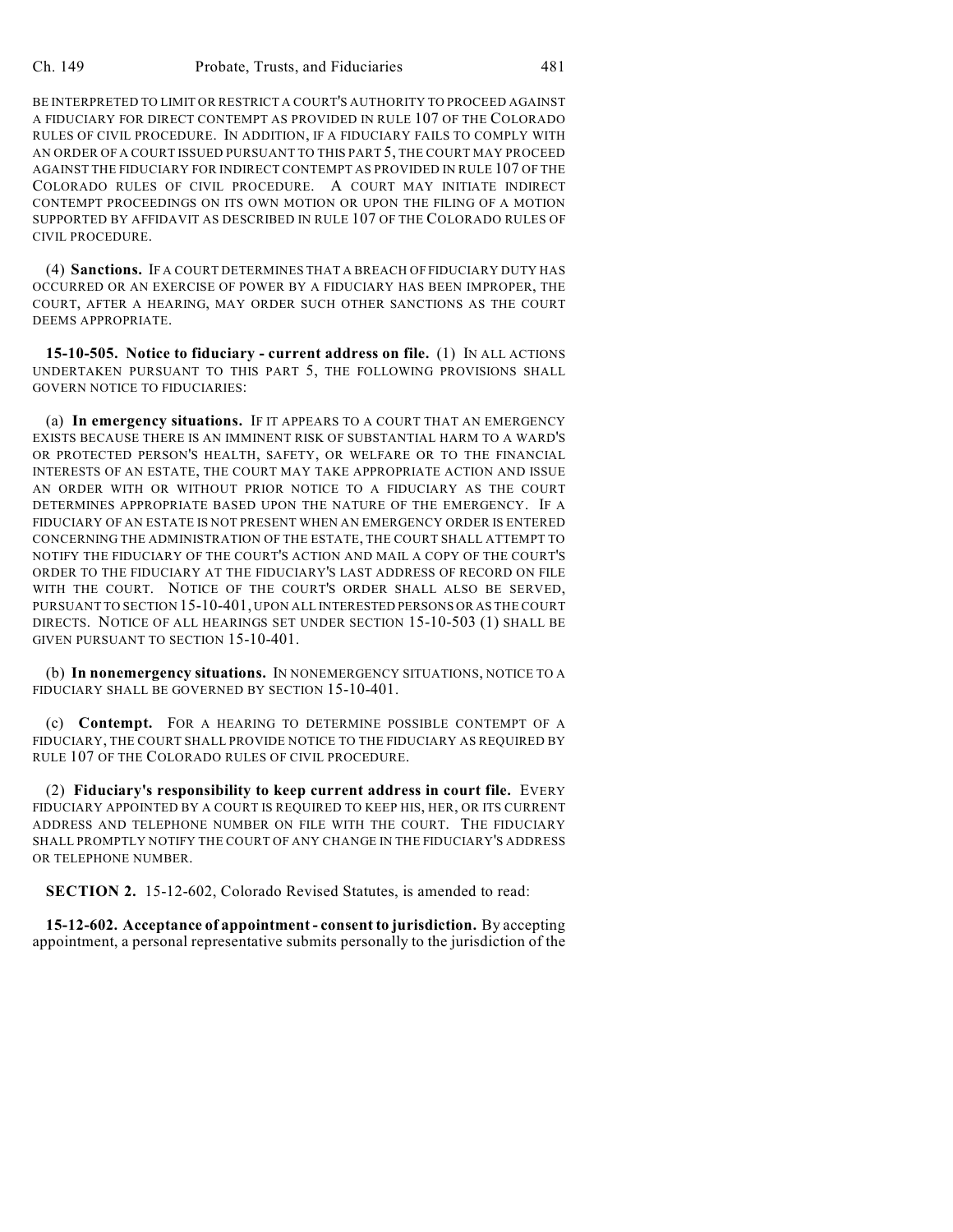court in any proceeding relating to the estate that may be instituted by any interested person. Notice of any proceeding shall be delivered PROVIDED to the personal representative or mailed to him by ordinary first class mail at his address as listed in the application or petition for appointment or as thereafter reported to the court and to his address as then known to the petitioner PURSUANT TO SECTION 15-10-401.

**SECTION 3.** 15-12-607, Colorado Revised Statutes, is amended to read:

**15-12-607. Order restraining personal representative.** (1) On petition of any person who appears to have an interest in the estate, the OR ON ITS OWN MOTION, A court by temporary order may restrain a personal representative from performing specified acts of administration, disbursement, or distribution, or exercise of any powers or discharge of any duties of his office, or make any other order to secure proper performance of his duty, if it appears to the court that the personal representative otherwise may take some action which would jeopardize unreasonably the interest of the applicant or of some other interested person. Persons with whom the personal representative may transact business may be made parties PURSUANT TO SECTION 15-10-503.

(2) The matter shall be set for hearing within ten days unless the parties otherwise agree. Notice as the court directs shall be given to the personal representative and his attorney of record, if any, and to any other parties named defendant in the petition.

**SECTION 4.** 15-12-611, Colorado Revised Statutes, is amended to read:

**15-12-611. Termination of appointment by removal - cause - procedure.** (1) The court shall have the power to remove a personal representative for cause at any time. Removal proceedings may be commenced by the court upon its own motion or upon petition of any interested person. Upon filing of such a petition, the court shall fix a time and place for hearing. Notice shall be given by the petitioner or by the court if the proceeding is on the court's own motion to the personal representative and to other persons as the court may order. Except as otherwise ordered as provided in section 15-12-607, after receipt of notice of removal proceedings, the personal representative shall not act except to account, to correct maladministration, or to preserve the estate. If removal is ordered, the court also shall direct by order the disposition of the assets remaining in the name of, or under the control of, the personal representative being removed SHALL BE GOVERNED BY THE PROVISIONS OF SECTION 15-10-503.

(2) Cause for removal exists when removal would be in the best interests of the estate, or if it is shown that a personal representative or the person seeking his appointment intentionally misrepresented material facts in the proceedings leading to his appointment, or that the personal representative has disregarded an order of the court, has become incapable of discharging the duties of his office, or has mismanaged the estate or failed to perform any duty pertaining to the office. Unless the decedent's will directs otherwise, a personal representative appointed at the decedent's domicile, incident to securing appointment of himself or HERSELF OR his OR HER nominee as ancillary personal representative, may obtain removal of another who was appointed personal representative in this state to administer local assets.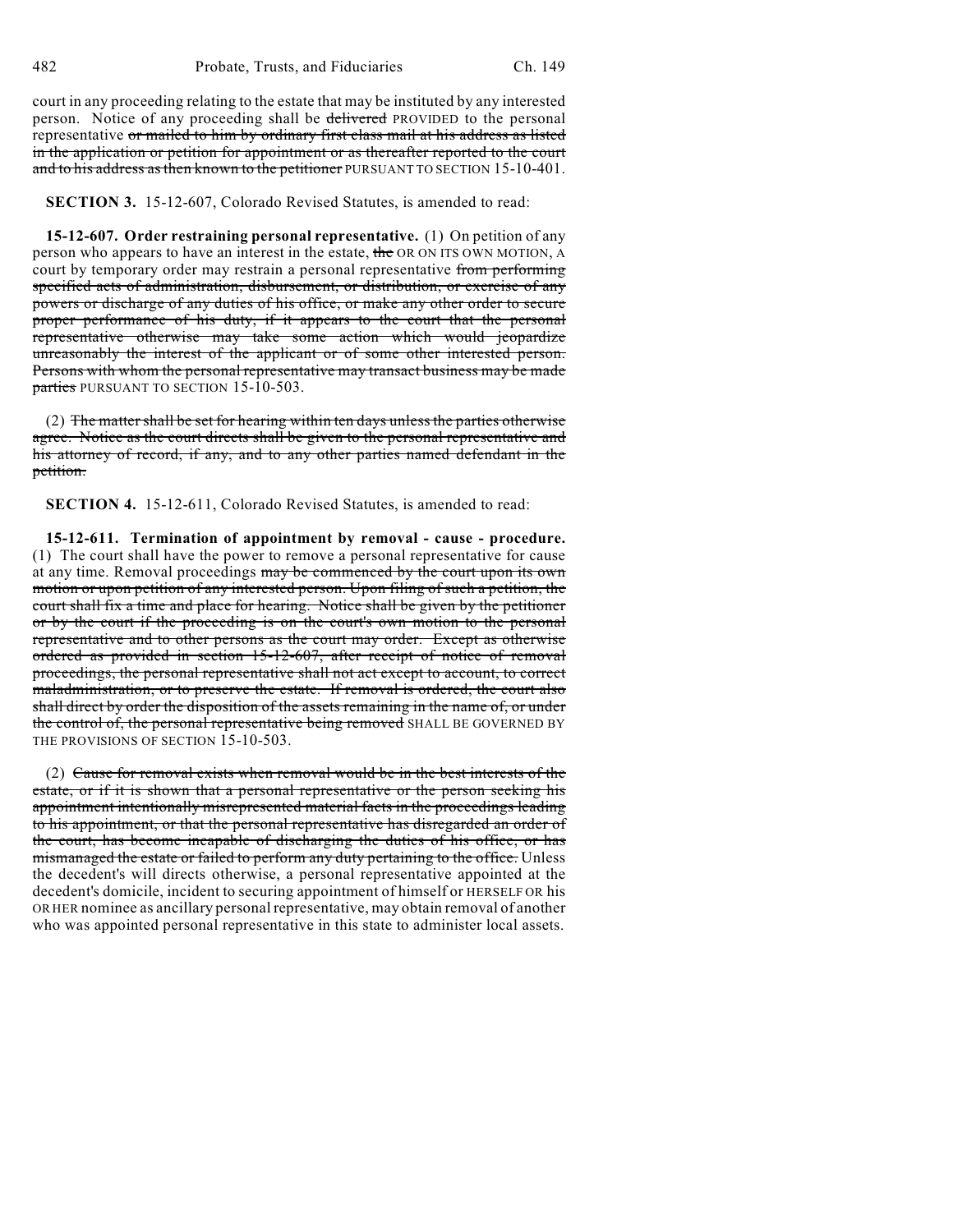**SECTION 5.** 15-12-705 (1), Colorado Revised Statutes, is amended to read:

**15-12-705. Duty of personal representative - information to heirs and** devisees. (1) Not later than thirty days after appointment, every personal representative, except any special administrator, shall give information of his or her appointment to the heirs and devisees, including, if there has been no formal testacy proceeding and if the personal representative was appointed on the assumption that the decedent died intestate, the devisees in any will mentioned in the application for appointment of a personal representative. The information shall be delivered or sent by ordinary mail to each of the heirs and devisees whose address is reasonably available to the personal representative. The duty does not extend to require information to persons who have been adjudicated in a prior formal testacy proceeding to have no interest in the estate. The information shall:

(a) Include the name and address of the personal representative;

(b) Indicate that it is being sent to persons who have or may have some interest in the estate being administered;

(c) Indicate whether bond has been filed;

(d) Describe the court where papers relating to the estate are on file;

(e) Indicate that the surviving spouse, children under twenty-one years of age, and dependent children may be entitled to exempt property and a family allowance if a request for payment is made in the manner and within the time limits prescribed by statutes;  $\frac{1}{\text{and}}$ 

(f) Indicate that the surviving spouse may have a right of election to take a portion of the augmented estate if a petition is filed within the time limits prescribed by statute;

(g) INDICATE THAT, BECAUSE A COURT WILL NOT ROUTINELY REVIEW OR ADJUDICATE MATTERS UNLESS IT IS SPECIFICALLY REQUESTED TO DO SO BY A BENEFICIARY, CREDITOR, OR OTHER INTERESTED PERSON, ALL INTERESTED PERSONS, INCLUDING BENEFICIARIES AND CREDITORS, HAVE THE RESPONSIBILITY TO PROTECT THEIR OWN RIGHTS AND INTERESTS IN THE ESTATE IN THE MANNER PROVIDED BY THE PROVISIONS OF THIS CODE BY FILING AN APPROPRIATE PLEADING WITH THE COURT BY WHICH THE ESTATE IS BEING ADMINISTERED AND SERVING IT ON ALL INTERESTED PERSONS PURSUANT TO SECTION 15-10-401; AND

(h) INDICATE THAT ALL INTERESTED PARTIES HAVE THE RIGHT TO OBTAIN INFORMATION ABOUT THE ESTATE BY FILING A DEMAND FOR NOTICE PURSUANT TO SECTION 15-12-204.

**SECTION 6.** 15-12-712, Colorado Revised Statutes, is amended to read:

**15-12-712. Improper exercise of power - breach of fiduciary duty.** If the exercise of power concerning the estate is improper, the personal representative IS SUBJECT TO THE PROVISIONS OF SECTION 15-10-504 AND is liable to interested persons for damage or loss resulting from breach of his OR HER fiduciary duty to the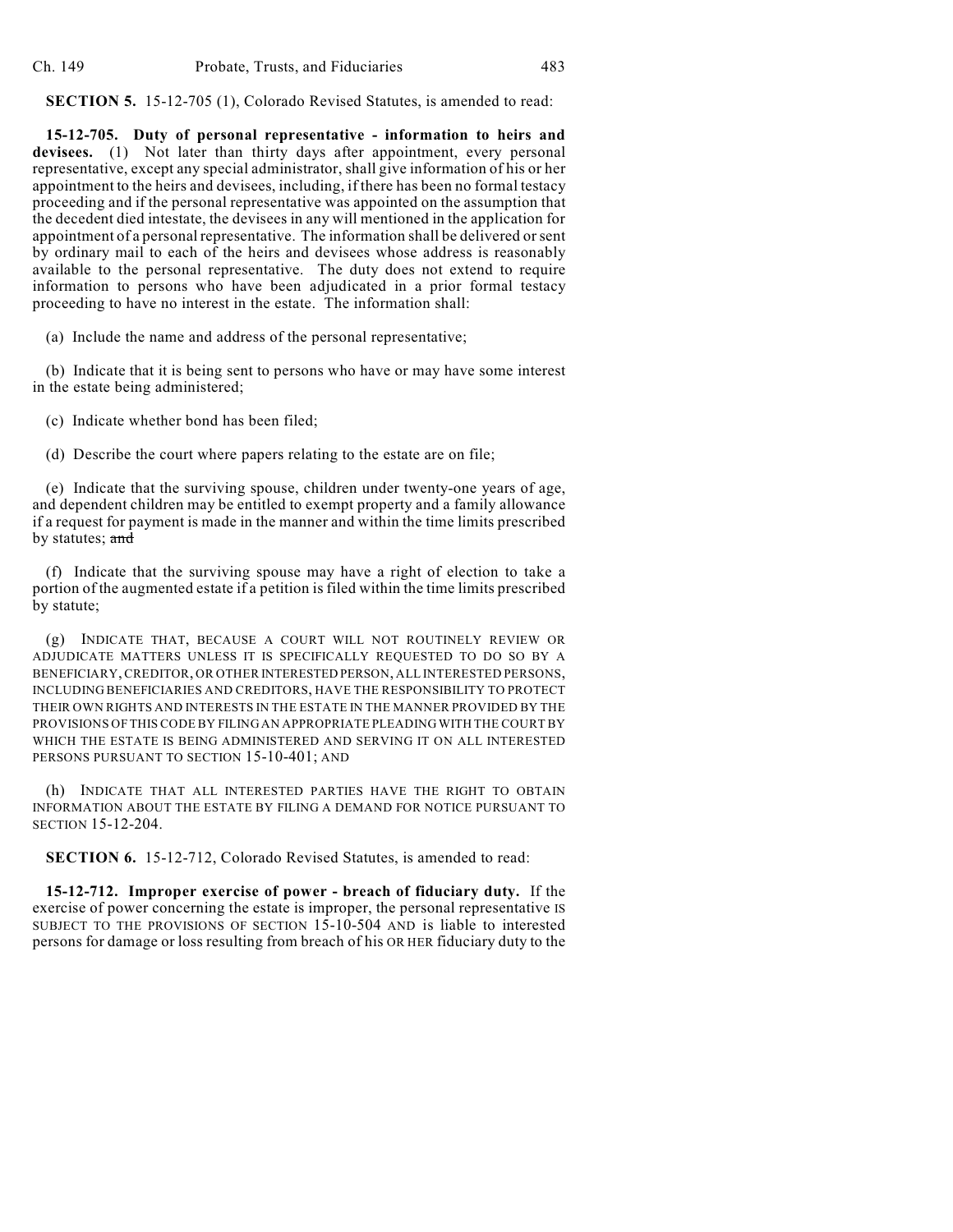same extent as a trustee of an express trust. The rights of purchasers and others dealing with a personal representative shall be determined as provided in sections 15-12-713 and 15-12-714.

**SECTION 7. Repeal.** 15-12-722, Colorado Revised Statutes, is repealed.

**SECTION 8.** 15-12-808 (4), Colorado Revised Statutes, is amended to read:

**15-12-808. Individual liability of personal representative.** (4) Issues of liability as between the estate and the personal representative individually may be determined:

(a) IN A PROCEEDING PURSUANT TO SECTION 15-10-504;

(b) In a proceeding for accounting, surcharge, or indemnification, SANCTIONS, OR REMOVAL; or

(c) IN other appropriate proceeding PROCEEDINGS.

**SECTION 9.** 15-14-112 (2), Colorado Revised Statutes, is amended to read:

**15-14-112. Termination of or change in guardian's or conservator's appointment.** (2) A ward, protected person, or person interested in the welfare of a ward or protected person may petition for removal of a guardian or conservator on the ground that removal would be in the best interest of the ward or protected person or for other good cause. A guardian or conservator may petition for permission to resign. A PETITION FOR REMOVAL OF A GUARDIAN OR CONSERVATOR SHALL BE GOVERNED BY THE PROVISIONS OF SECTION 15-10-503. A petition for removal or permission to resign may include a request for appointment of a successor guardian or conservator.

**SECTION 10.** 15-14-210, Colorado Revised Statutes, is amended BY THE ADDITION OF A NEW SUBSECTION to read:

**15-14-210. Termination of guardianship - other proceedings after appointment.** (3) ISSUES OF LIABILITY AS BETWEEN AN ESTATE AND THE ESTATE'S GUARDIAN INDIVIDUALLY MAY BE DETERMINED:

(a) IN A PROCEEDING PURSUANT TO SECTION 15-10-504;

(b) IN A PROCEEDING FOR ACCOUNTING, SURCHARGE, INDEMNIFICATION, SANCTIONS, OR REMOVAL; OR

(c) IN OTHER APPROPRIATE PROCEEDINGS.

**SECTION 11.** 15-14-318 (4), Colorado Revised Statutes, is amended, and the said 15-14-318 is further amended BY THE ADDITION OF A NEW SUBSECTION, to read:

**15-14-318. Termination or modification of guardianship - resignation or removal of guardian.** (4) The court may remove a guardian PURSUANT TO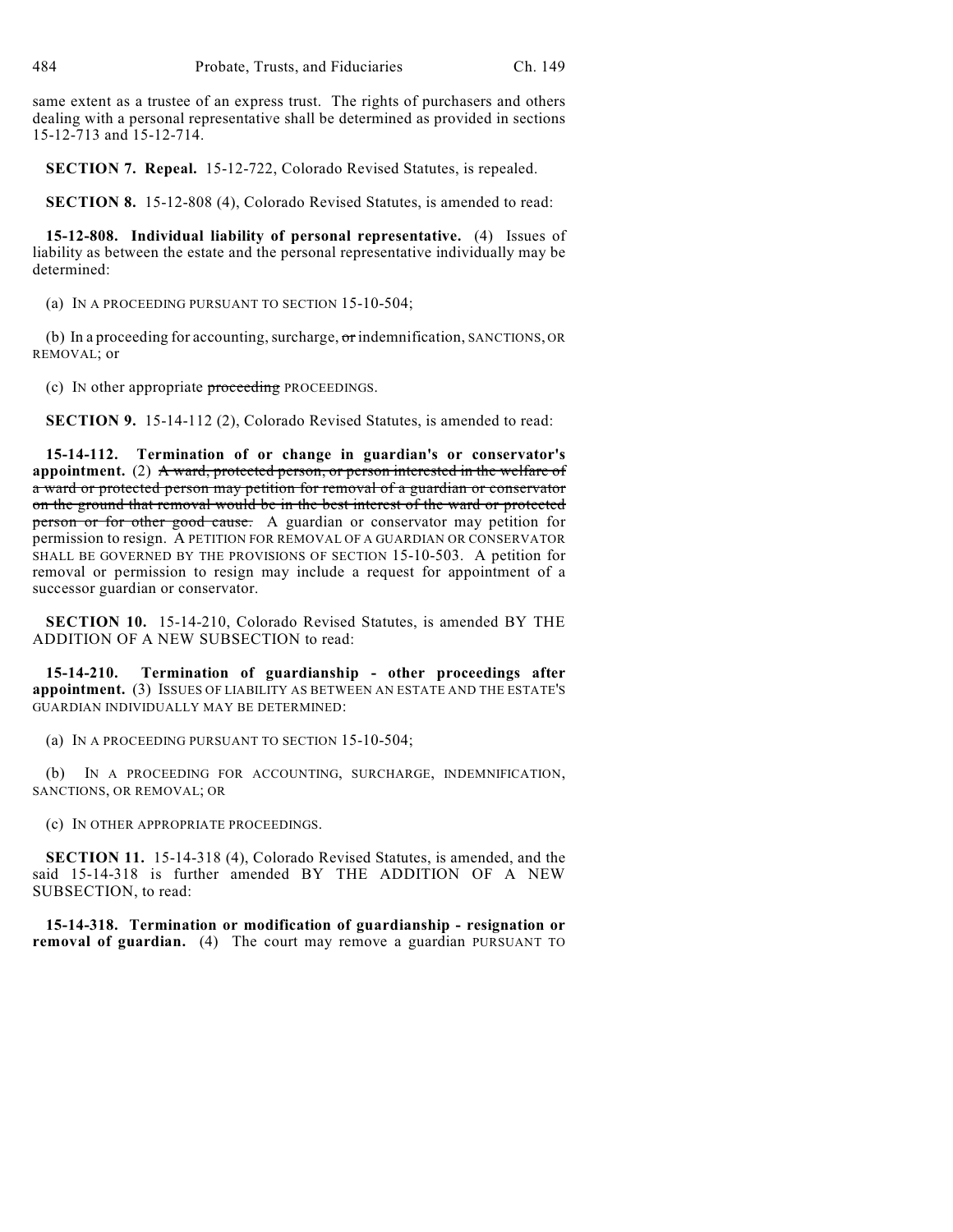SECTION 15-10-503 or permit the guardian to resign as set forth in section 15-14-112.

(5) ISSUES OF LIABILITY AS BETWEEN AN ESTATE AND THE ESTATE'S GUARDIAN INDIVIDUALLY MAY BE DETERMINED:

(a) IN A PROCEEDING PURSUANT TO SECTION 15-10-504;

(b) IN A PROCEEDING FOR ACCOUNTING, SURCHARGE, INDEMNIFICATION, SANCTIONS, OR REMOVAL; OR

(c) IN OTHER APPROPRIATE PROCEEDINGS.

**SECTION 12.** 15-14-414 (1) (d), Colorado Revised Statutes, is amended to read:

**15-14-414. Petition for order subsequent to appointment.** (1) A protected person or a person interested in the welfare of a protected person may file a petition in the appointing court for an order:

(d) Removing the conservator PURSUANT TO SECTION 15-10-503 and appointing a temporary SPECIAL or successor conservator;

**SECTION 13.** 15-14-430 (4), Colorado Revised Statutes, is amended to read:

**15-14-430. Personal liability of conservator.** (4) A question of liability between the estate and the conservator personally may be determined:

(a) IN A PROCEEDING PURSUANT TO SECTION 15-10-504;

(b) In a proceeding for accounting, surcharge, or indemnification, SANCTIONS, OR REMOVAL; or

(c) In another appropriate proceeding or action.

**SECTION 14.** 15-16-102, Colorado Revised Statutes, is amended BY THE ADDITION OF A NEW SUBSECTION to read:

**15-16-102. Registration procedures and content of statement.** (2.5) THE TRUST REGISTRATION STATEMENT SHALL CONTAIN LANGUAGE INDICATING THAT, BECAUSE A COURT WILL NOT ROUTINELY REVIEW OR ADJUDICATE MATTERS UNLESS IT IS SPECIFICALLY REQUESTED TO DO SO BY A BENEFICIARY, CREDITOR, OR OTHER INTERESTED PERSON, ALL INTERESTED PERSONS, INCLUDING BENEFICIARIES AND CREDITORS, HAVE THE RESPONSIBILITY TO PROTECT THEIR OWN RIGHTS AND INTERESTS IN THE ESTATE IN THE MANNER PROVIDED BY THE PROVISIONS OF THIS CODE BY FILING AN APPROPRIATE PLEADING WITH THE COURT BY WHICH THE ESTATE IS BEING ADMINISTERED AND SERVING IT ON ALL INTERESTED PERSONS PURSUANT TO SECTION 15-10-401.

**SECTION 15.** 15-16-103 (1), Colorado Revised Statutes, is amended to read:

**15-16-103. Effect of registration.** (1) By registering a trust, or accepting the